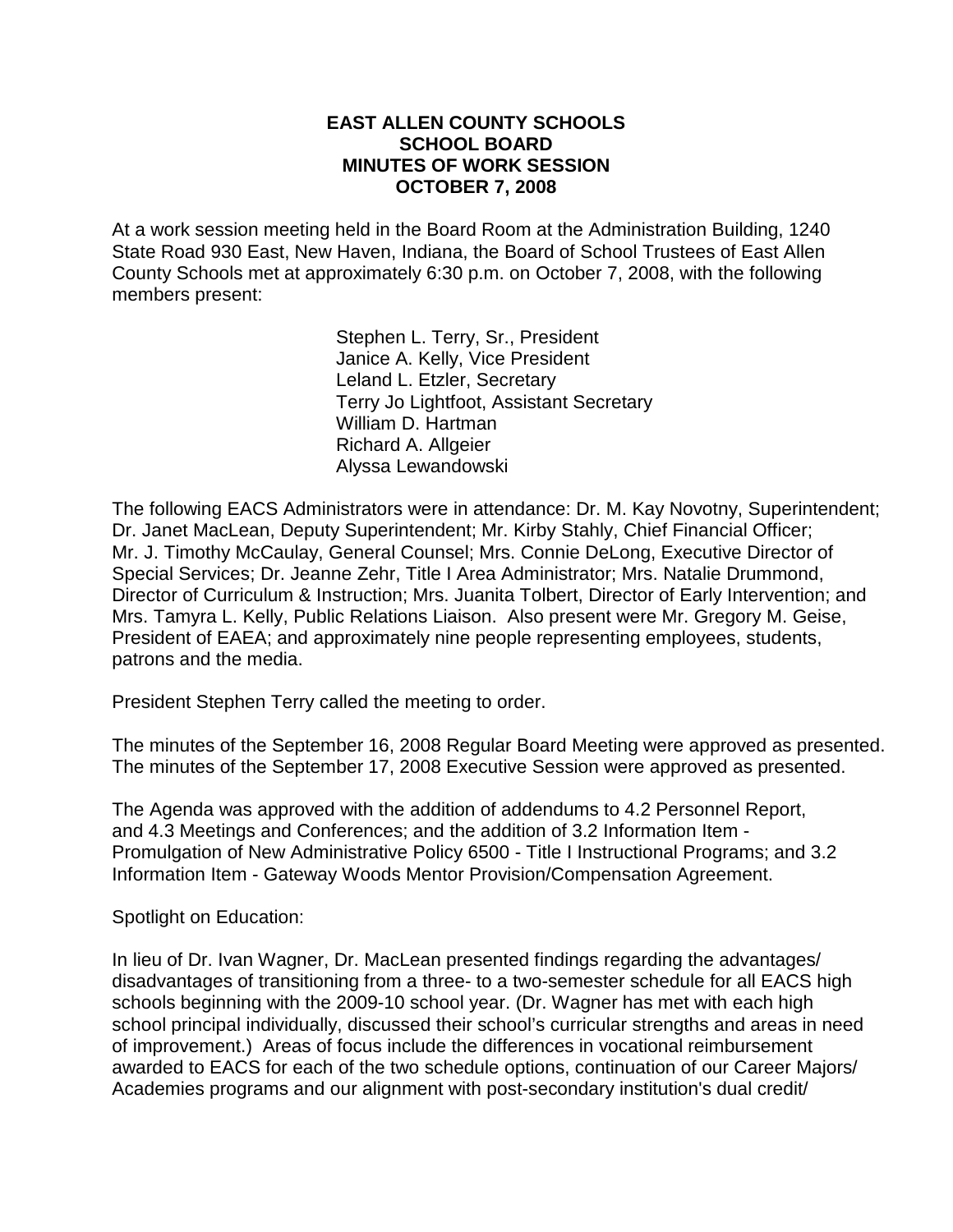concurrent enrollment opportunities (IPFW, Ivy Tech, Indiana Tech, etc.). Board discussion followed. A recommendation will result from this study and be presented at the October 21, 2008 School Board Meeting.

# **Section 2.0 Discussion Items**

### 2.1 Review of Annual Reports

Review/open discussion occurred regarding the following reports that have been requested by the Board on an annual basis:

-Student Discipline / Summer School Report / ADM/Enrollment - The Board requested more information and a future presentation from Mr. Bob Rohrbacher, Executive Director of Student Services.

### -Group Health Insurance Fund

### -Class Size/Prime Time

# 2.2 - Vision and Mission of the District

Dr. Novotny shared with the Board the proposed updated Mission Statement and new Vision Statement for the District which were developed by the Strategic Planning Committee.

### 2.3 - Other Issues of Interest to the Board

President Terry called for information regarding Consent Items be given to the Board at least twice before the Board is asked to take formal action.

Vice President Kelly distributed two proposals of School Board Ethics "pacts" that each Board member would sign annually. These are in addition to the current ethics statement included in the current Board Policy manual. Discussion will occur at the November  $3<sup>rd</sup>$  Board meeting with formal action taken at the November 18<sup>th</sup> Board meeting.

Ms. Lewandowski inquired about the status of the Nurse Coordinator Position. Dr. Novotny answered that a decision will be made by the end of the calendar year regarding this position.

Mrs. Lightfoot asked about the status of Sports Passes for senior citizens. Dr. MacLean will follow-up on this and get a recommendation to the Board.

As a part of the Strategic Planning Dr. Novotny will give a State of the District Address tomorrow night at Park Hill Learning Center. The "Listening Tour" meetings will begin on Monday, October 13.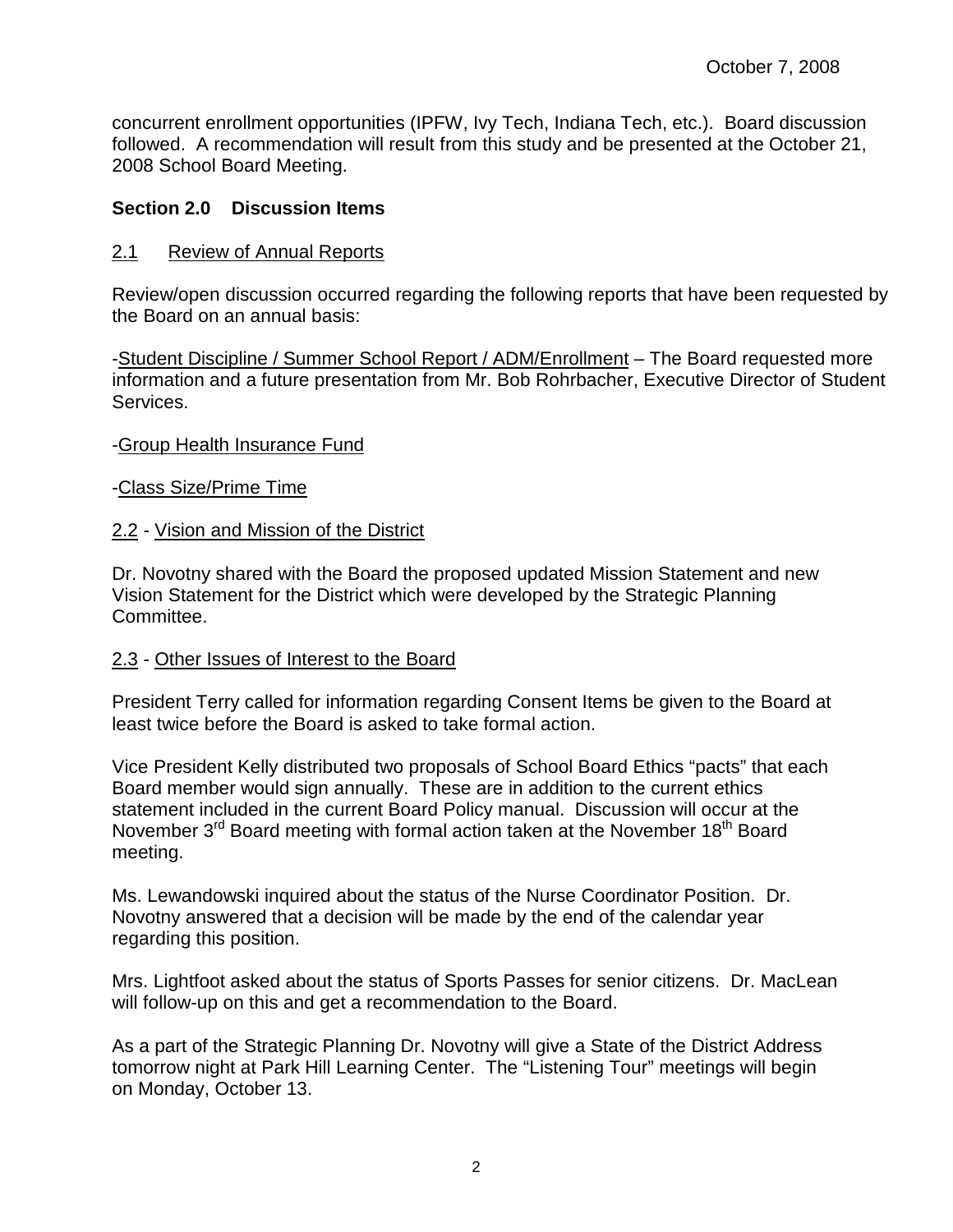On October 28<sup>th</sup>, students from New Haven, Paul Harding, and Heritage High Schools, will have the opportunity to attend "The Pact" – the story of three African American doctors who made a pact when they were young to stay off the streets and to become doctors. This has been made possible in part by a grant from Dupont Hospital.

President Terry expressed his gratitude to the district for all the love and expressions of kindness shown to him and his family since the death of his mother a week ago.

# **Section 3.0 Information Items**

# Information Items

- Promulgation of New Administrative Policy 6500 Title I Instructional Programs (see Exhibit A, incorporated herein).
- Gateway Woods Mentor Provision/Compensation Agreement

The following information was given to the Board as information, with formal action recommended for the October 21<sup>st</sup> Board meeting:

- Apply For and Receive District Administration XFactor Student Achievement Grant
- Apply For and Receive PATINS Universal Design for Learning Project (IN-DOE)
- Resolution for Additional Appropriation
- EACS and National Urban Alliance for Effective Education, Inc. Agreement (PHHS, PCA, SOEL, VIEL)
- EACS and National Urban Alliance for Effective Education, Inc. Agreement (PHHS)
- EACS and Parkview Health System, Inc. Agreement
- EACS & Innovations for the Development of Cognitive Literacy, Inc. Agreement (PCA)
- EACS & Innovations for the Development of Cognitive Literacy, Inc. Agreement (VIEL)
- EACS and Roeing Corporation Agreement
- School Bus Bids 2008
- Group Health Insurance Recommendation Mr. Stahly and Mr. McCaulay provided additional explanations of details of this recommendation.

The Board asked that it be noted on the Executive Summaries if monies have already been appropriated for expenditures/contracts/agreements and the funds supporting the request.

# **Section 4.0 Consent Items**

Secretary Etzler moved to approve the consent items with addendums as presented. Vice President Kelly seconded the motion and it passed unanimously. The following consent items were approved:

4.1 Approval of vendor claims: 247378-247743, totaling \$614,019.26.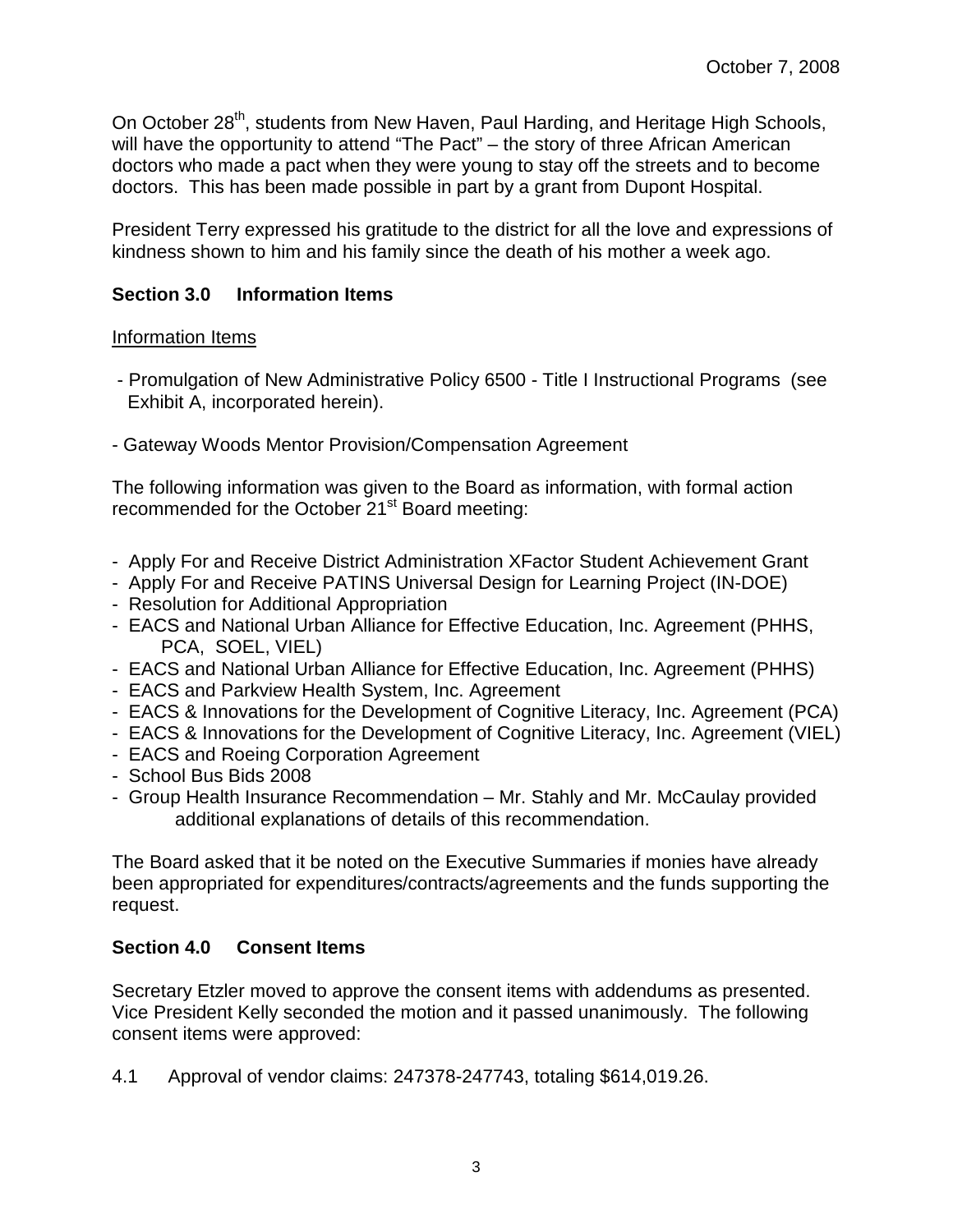4.2 Approval to extend offer of employment Ms. Shannon Walker, as a full time teacher at New Haven High School, for the 2008-09 school year.

Approval to extend offer of employment to hire Ms. Sarah Cramer, as a temporary full time elementary teacher at Southwick Elementary School, for the 2008-09 school year.

Approval to change Ms. Amber Johnson's temporary teaching contract at Southwick Elementary School, to a regular teaching contract for the 2008-09 school year.

 Acceptance of resignation of Ms. Cori McKenzie, paraprofessional at Park Hill Learning Center, effective August 8, 2008.

Acceptance of resignation of Ms. Donna Miller, paraprofessional at New Haven High School, effective October 3, 2008.

 Approval of leave of absence to Mrs. Pamela Butts, secretary at Prince Chapman Academy, effective September 15, 2008 through November 1, 2008.

Approval of medical leave of absence to Ms. Linda Davis, paraprofessional at Village Elementary School, effective April 18, 2008 through January 2, 2009.

- 4.3 Approval of Meetings and Conferences (see Exhibit B, incorporated herein).
- 4.4 Apply for and Receive School Improvement Grant Funding 2008-09 (see Exhibit C, incorporated herein).
- 4.5 Approval of EACS and Harold W. McMillen Center for Health Education, Inc. Agreement (see Exhibit D, incorporated herein).
- 4.6 Approval of Addendum to 2008-09 Secondary Fees Business Management Finance (see Exhibit E, incorporated herein).
- 4.7 Approval of A to Z In-Home Tutoring Agreement (see Exhibit F, incorporated herein).
- 4.8 Approval of EACS & Innovations for the Development of Cognitive Literacy, Inc. Agreement (PHHS) (see Exhibit G, incorporated herein).
- 4.9 Approval of EACS & Sun Life Agreement (Disability Insurance ST/LT) (see Exhibit H, incorporated herein).

#### **Section 5.0 Adjournment**

There being no further business, the meeting was adjourned at approximately 8:15 p.m.